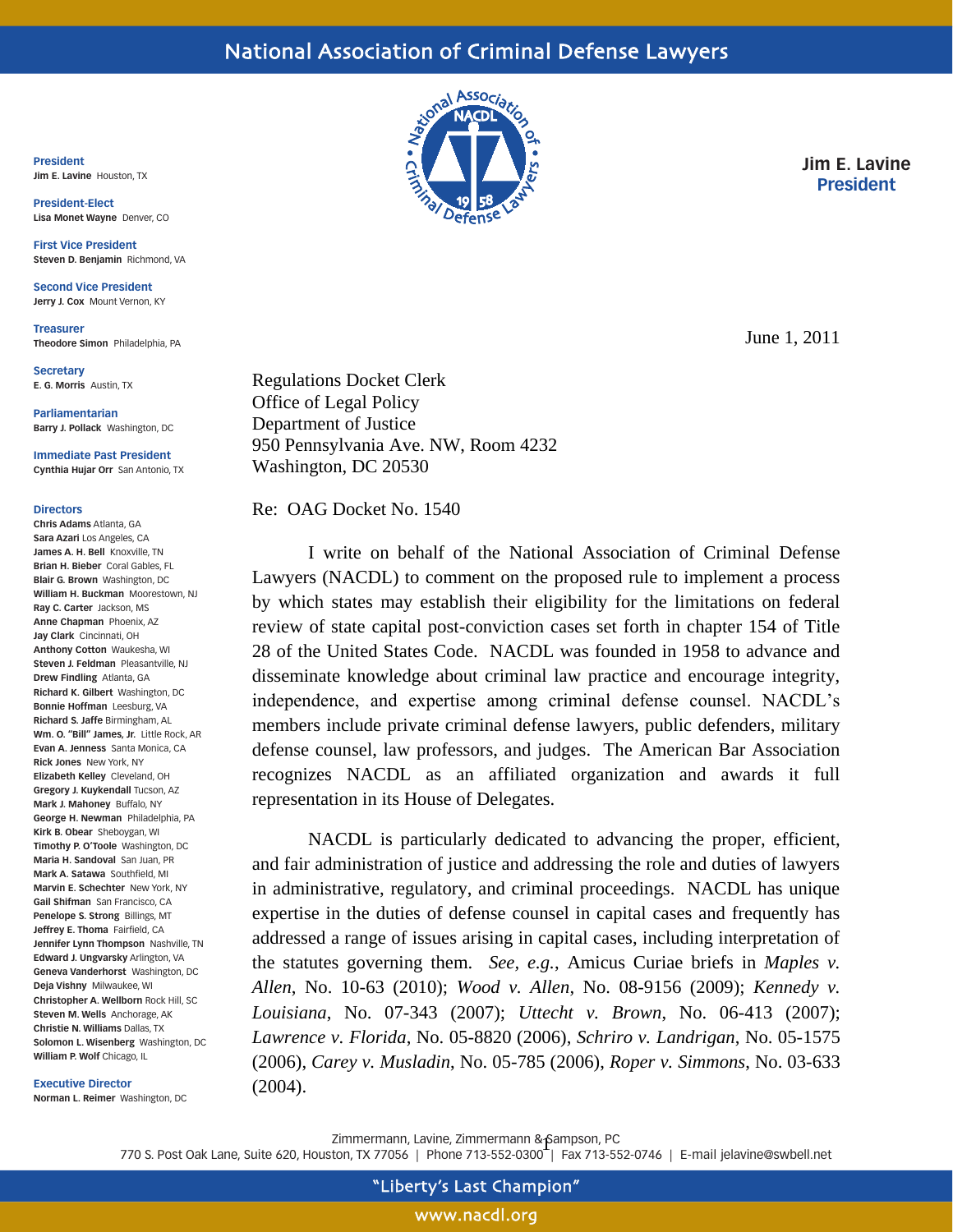## Ensuring a complete and fair course of collateral review

 A key aspect of the chapter 154 statutory scheme initially proposed by Justice Powell and the Judicial Conference committee that he chaired is that limitations on federal review of state post-conviction claims are allowed only upon assurance that individuals sentenced to death will receive "one complete and fair course of collateral review" in state proceedings. 135 Cong. Rec. S13471-04, at S13482 (Oct. 16, 1989) (Judicial Conference of the United States Ad Hoc Committee on Federal Habeas Corpus in Capital Cases, Committee Report). When Congress enacted the Antiterrorism and Effective Death Penalty Act (AEDPA), it adopted the "Powell Committee" recommendations, including this "quid pro quo arrangement." Report of the House of Representatives on P.L. 104-132, Antiterrorism and Effective Death Penalty Act of 1996, H.R. Rep. 104-23 (Feb. 8, 1995) at \*10.

As NACDL has highlighted in connection with the effect of other limitations imposed by the  $AEDPA$ ,<sup>1</sup> procedural due process dictates that state proceedings must provide a full and fair review of federal constitutional claims if federal review is to be limited. *See, e.g., Wright v. West*, 505 U.S. 277, 298 (1992) (O'Connor, J., concurring) (explaining the requirement of a "full" and fair hearing in the state courts" as a constitutional prerequisite to limitations on federal review). If a state is certified under chapter 154, this constitutionally required review *must* take place in the state courts, given the mandatory and severe limits on federal review that chapter 154 establishes. Indeed, this was the trade-off envisioned by Justice Powell's committee and enacted by Congress. *See* Powell Committee Report, 135 Cong. Rec. at S13482 (explaining that chapter 154's short six-month time period for filing habeas claims in federal court is reasonable in light of provisions to toll the federal time limit while state proceedings are pending and limit federal review to claims exhausted in state court).

We urge the Attorney General to give effect to congressional intent and due process requirements by ensuring that a state provides complete and fair hearings on federal constitutional claims prior to certifying that state's mechanism for the limited federal review provided in chapter 154. *See* Opinion of the Office of Legal Counsel, *The Attorney General's Authority in Certifying Whether a State Has Satisfied the Requirements for Appointment of Competent Counsel for Purposes of Capital Conviction Review Proceedings* (Dec. 16, 2009) (determining that when Congress amended chapter 154 in 2006, it did not intend to dispense with federal review of the adequacy of state mechanisms). This is necessary because although a state may appear to appoint, compensate, and provide expenses for competent counsel, the existence of state procedures that limit the scope or availability of state hearings nonetheless may undermine the adequacy and fairness of state proceedings.

 $\overline{a}$ 

<sup>1</sup> *See, e.g.,* Brief of the National Association of Federal Defenders and the National Association of Criminal Defense Lawyers as *Amici Curiae* Supporting Petitioner, *Bell v. Kelly*, 555 U.S. 55 (2008) (No. 07-1223), 2008 WL 3459585.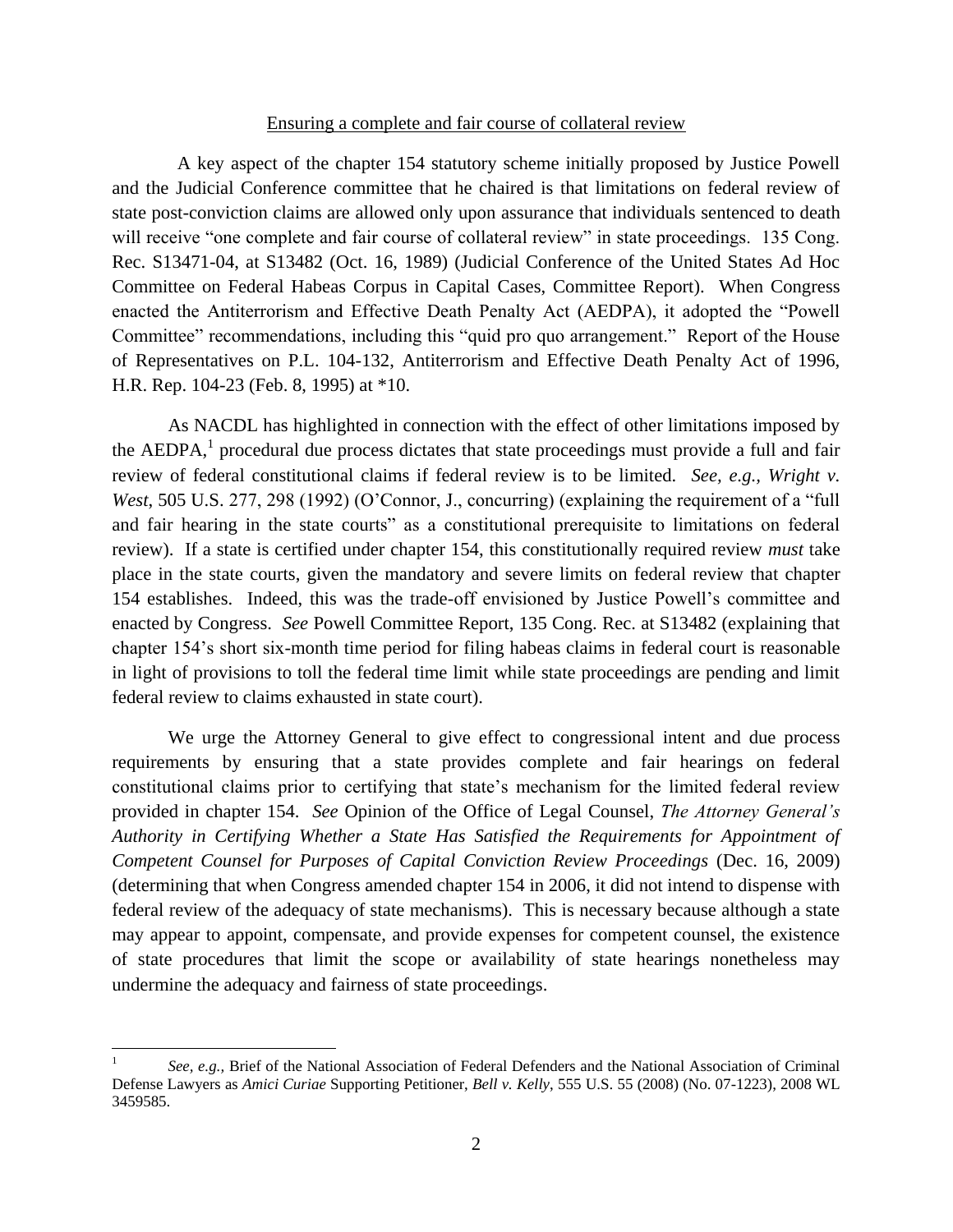Resolution of federal claims in state proceedings is not fair if it is the result of procedures that are "inadequate for the ascertainment of the truth," and thus insufficient "as a means of finally determining facts upon which constitutional rights depend." *Townsend v. Sain*, 372 U.S. 293, 316 (1963). The United States Supreme Court has further explained that [i]n capital proceedings generally, this Court has demanded that factfinding procedures aspire to a heightened standard of reliability." *Ford v. Wainwright*, 477 U.S. 399, 411 (1986). Fundamental elements of reliable fact finding include a condemned person's rights to be heard through the presentation of relevant evidence and the opportunity to challenge or impeach state evidence. *Id.* at 414-15.Any number of state procedures during post-conviction proceedings may function to impair these rights, for example: lack of discovery; severe limits on the time to investigate, develop, and present claims in state court; enforcement of unreasonable page limits; prohibition on supplements or amendments to the habeas petition; and resolution of petitions without allowing for the presentation or cross-examination of witnesses relevant to the factual disputes. The ability of defense counsel to obtain independent experts is another critical aspect of challenging or impeaching state evidence.<sup>2</sup> State procedures that require defense counsel to rely on state forensic lab work and experts or upon court-appointed mental health experts undermine the adversarial process and thus reliable fact finding. *See, e.g., Strickland v. Washington*, 466 U.S. 668, 696 (1984) (the result of proceedings may be unreliable "because of a breakdown in the adversarial process that our system counts on to produce just results").<sup>3</sup>

The regulation to implement chapter 154 certification should require inquiry into the procedural adequacy of state proceedings. At the very least, the Attorney General's regulations should require states that seek certification to identify any procedural limitations on the development and presentation of relevant evidence in state post-conviction proceedings and the ability to challenge and impeach state evidence in state post-conviction hearings. Such limitations should weigh significantly in the Attorney General's decision whether to certify a state.

## Minimum standards for counsel performance

The Attorney General's failure to address the performance of counsel in his regulations to implement chapter 154 certification seriously undermines the quid pro quo design of chapter 154 and constitutional requirements for full and fair fact finding in state proceedings. The duties of defense counsel in capital cases are uniquely challenging. The recognition of a capital defendant's right to introduce a wide range of mitigation evidence to avoid a penalty of death, *see, e.g., Kansas v. Marsh*, 548 U.S. 163, 174-75 (2006), creates a corresponding duty of defense counsel to perform a reasonable investigation to identify such mitigation, *see, e.g., Wiggins v.* 

 $\overline{a}$ 

<sup>2</sup> From Brief of the National Association of Criminal Defense Lawyers as *Amicus Curiae* in Support of Petitioner, *Moore v. Maryland*, 549 U.S. 813 (2006) (No. 05-1411), 2006 WL 1887185.

<sup>3</sup> From Brief of the National Association of Criminal Defense Lawyers as *Amicus Curiae* in Support of Petitioner, *Day v. McDonough*, 547 U.S. 198 (2006) (No. 04-1324), 2005 WL 1364917.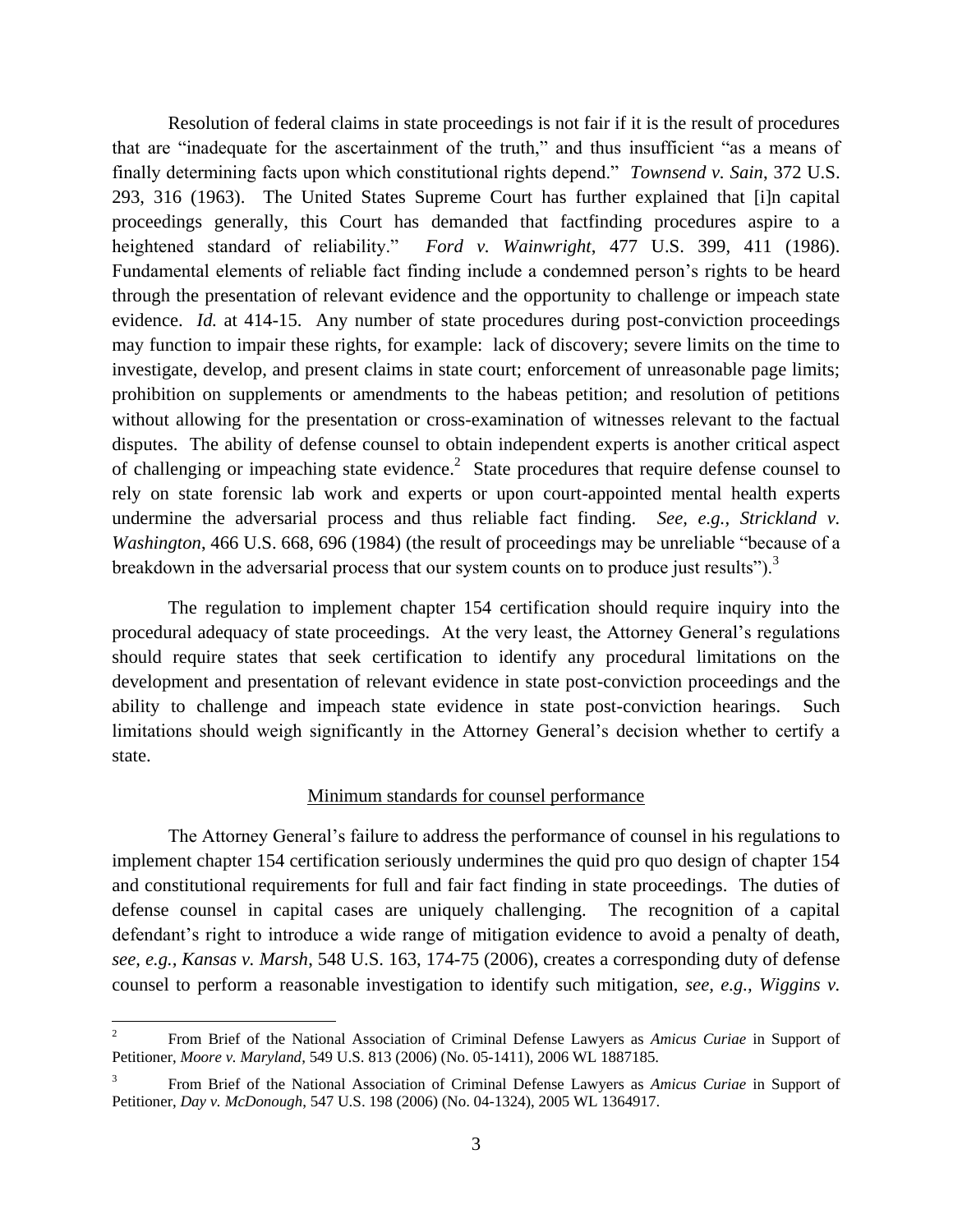Smith, 539 U.S. 510, 521-22 (2003).<sup>4</sup> Mitigating evidence as well as forensic evidence related to the crime is complex and often scientific in nature;<sup>5</sup> at the same time, mastery of law and procedures necessary to effectively present it is difficult. In order to actually provide competent representation, defense counsel must therefore be knowledgeable about and capable of abiding by current and well-established standards for capital defense representation. The American Bar Association's Guidelines for the Appointment and Performance of Counsel in Death Penalty Cases, revised in 2003, are widely regarded as the most authoritative statement of existing standards for competent representation. Other organizations, such as the National Legal Aid and Defender Association and state bar associations also compile and publish standards.

Notably, the federal courts do not rely on experience alone to make appointments under 18 U.S.C. section 3599, as suggested in one of the Attorney General's options for establishing counsel competency. While experience measures are one factor, the federal courts also require consideration of "qualification standards endorsed by bar associations and other legal organizations regarding the quality of legal representation in capital cases," Guidelines for Administering the CJA and Related Statutes: Federal Death Penalty and Capital Habeas Corpus Representations,  $\S$  620.30(c)(2), together with the past performance of counsel in death penalty cases, and other factors that "will assure high-quality representation," *id.* at § 620.30(e).

In the Innocence Protection Act, another model for counsel competency in the Attorney General's proposed rule, an omitted section of the statute requires the appointing entity to "monitor the performance of attorneys who are appointed" and remove attorneys from the appointment roster if they "fail to deliver effective representation" or do not comply with training and other requirements to ensure counsel competence. 42 U.S.C. § 14163(e)(2). The third option for establishing counsel competency simply requires the appointment of counsel who satisfy qualification standards that "reasonably assure" an "appropriate level of proficiency" without further defining such standards.

Each of the options for establishing counsel competency must include a requirement that state appointing entities measure counsel performance according to well-established national standards for capital post-conviction representation and remove counsel who fail to provide effective representation. Reference to existing performance standards has been the primary method for evaluating counsel effectiveness since *Strickland v. Washington*. A requirement that states seeking certification evaluate the effectiveness of state post-conviction counsel and remove ineffective counsel is necessary to ensure fair post-conviction proceedings in state court as well as to implement the determination of Congress that for purposes of chapter 154, the effectiveness of capital post-conviction representation is to be addressed through the appointment and removal of counsel. *See* 28 U.S.C. § 2261(e).

 $\overline{a}$ 4 From Brief of the National Association of Criminal Defense Lawyers as *Amicus Curiae* in Support of Respondent, *Schriro v. Landrigan*, 550 U.S. 465 (2007) (No. 05-1575), 2006 WL 3742250.

<sup>5</sup> *Id.*